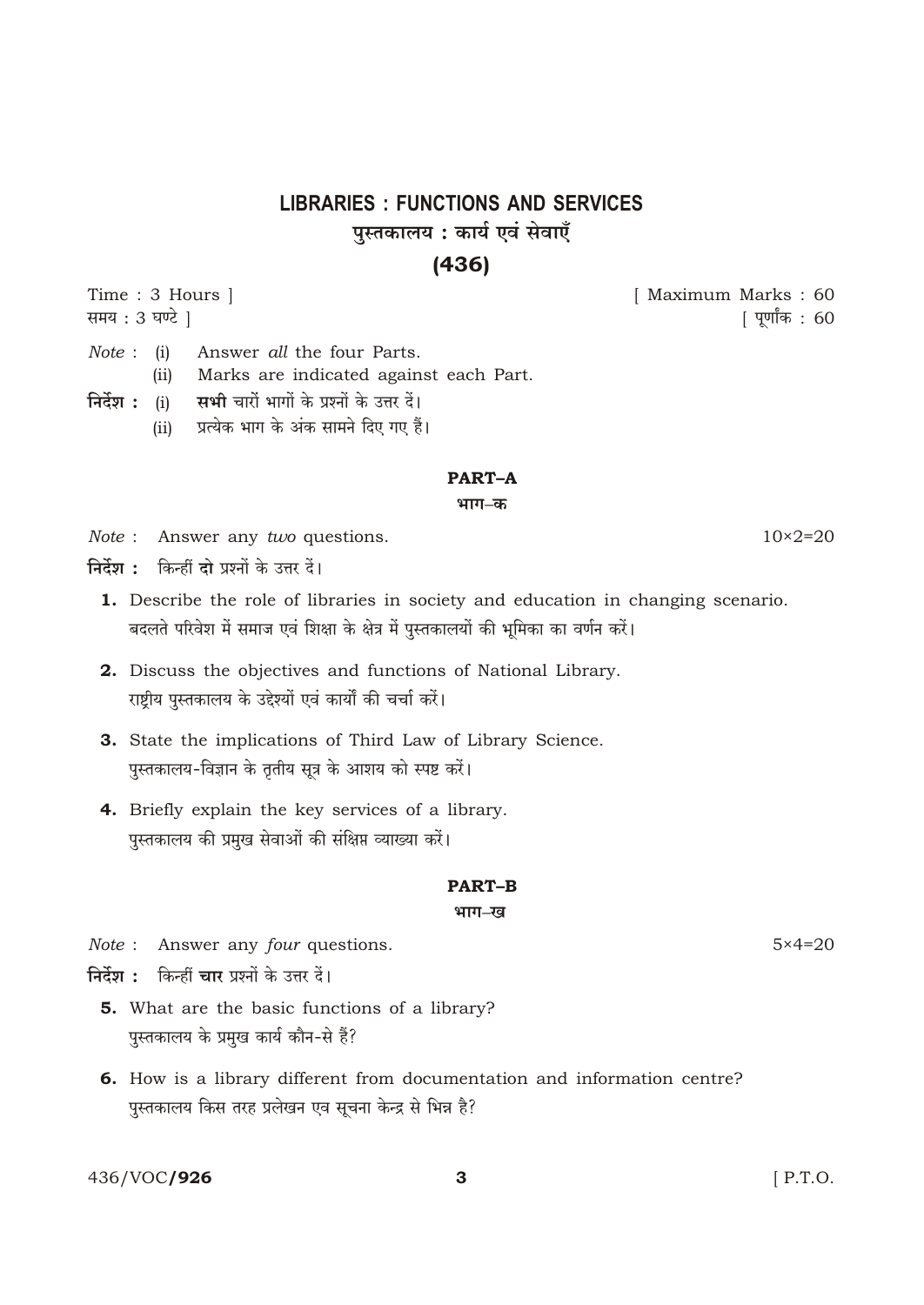- 7. Briefly explain the objectives of School Library. विद्यालय पुस्तकालय के उद्देश्यों का संक्षेप में वर्णन करें।
- 8. Briefly mention the five laws of Library Science. पुस्तकालय-विज्ञान के पाँच सूत्रों का संक्षेप में उल्लेख करें।
- 9. Discuss the disadvantages of open-access system in a library. पुस्तकालय में मुक्त-प्रवेश प्रणाली से होने वाली हानियों की चर्चा करें।
- 10. Mention the need of Research library to scientist. वैज्ञानिकों के लिए शोध पुस्तकालय की आवश्यकता का उद्घेख करें।

# **PART-C**

#### भाग–ग

- Note : Answer any ten questions.
- निर्देश : किन्हीं दस प्रश्नों के उत्तर दें।
- 11. Define Library. पुस्तकालय की परिभाषा दें।
- 12. Mention various types of Public Library. सार्वजनिक पुस्तकालय के विभिन्न प्रकारों का उल्लेख करें।
- 13. What is Village Library? ग्रामीण पस्तकालय किसे कहते हैं?
- 14. What is Abstracting? सारकरण किसे कहते हैं?
- 15. What is print material? प्रकाशित सामग्री किसे कहते हैं?

### 436/VOC/926

 $1 \times 10 = 10$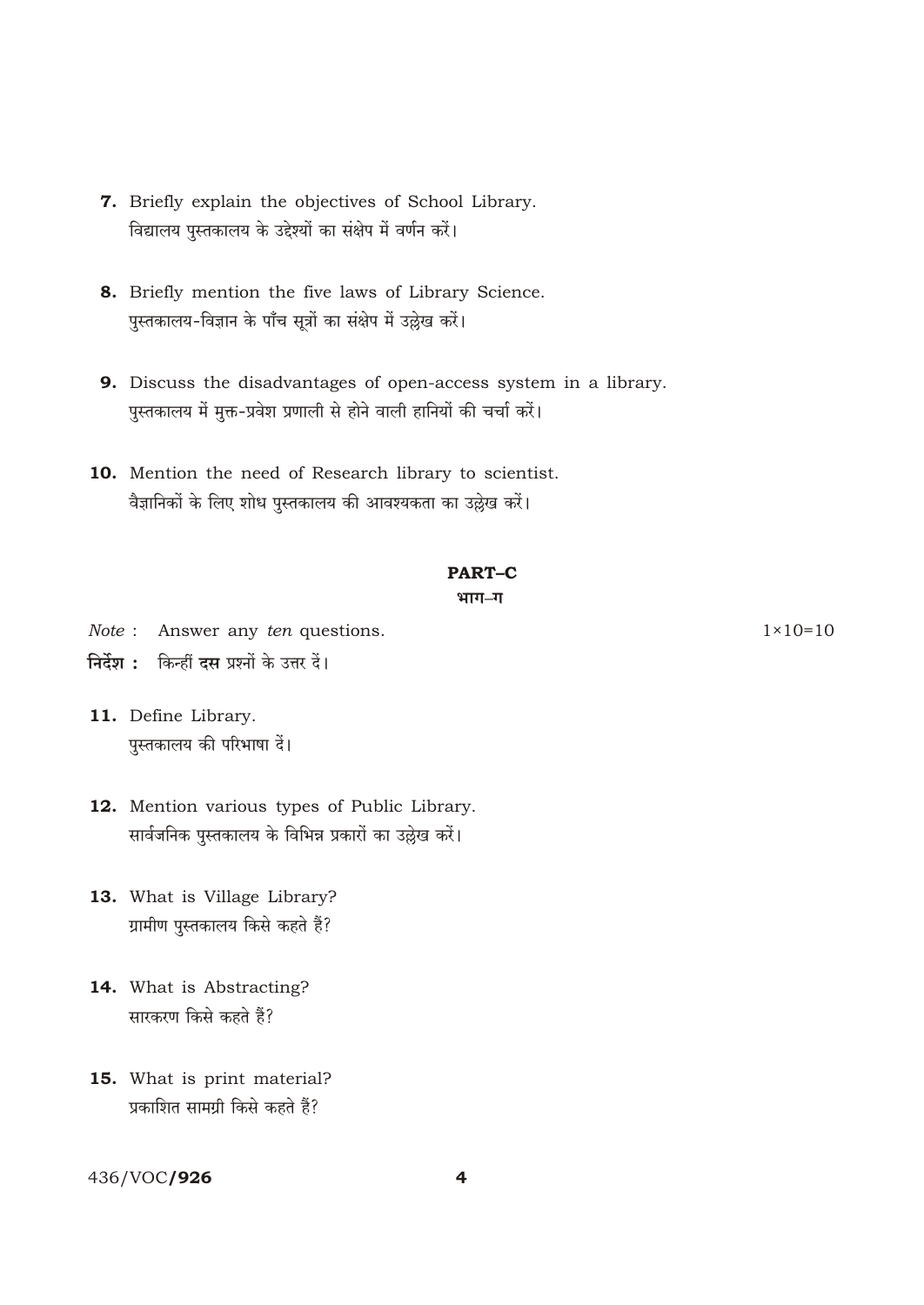- 16. What is the full form of ILL? ILL का विस्तृत रूप लिखें.
- 17. Which law demands centralized cataloguing? कौन-सा सूत्र केन्द्रीकृत प्रसूचीकरण की माँग करता है?
- 18. Enumerate categories of Academic Library. शैक्षिक पुस्तकालय की विभिन्न श्रेणियों की गणना करें।
- 19. INSDOC stands for Fill in the balnk) INSDOC से अभिप्राय -- है। (रिक्त स्थान की पूर्ति करें)
- 20. Define reference service. संदर्भ सेवा की परिभाषा दें।
- 21. What is reprography? रिप्रोग्राफी क्या है?
- 22. What is Special Library? विशिष्ट पुस्तकालय किसे कहते हैं?
- 23. What is the full form of IBM? IBM का विस्तृत रूप लिखें।
- 24. What is document profile? प्रलेख प्रोफाइल क्या होती है?
- 25. What is CAS? CAS किसे कहते हैं?

### 436/VOC/926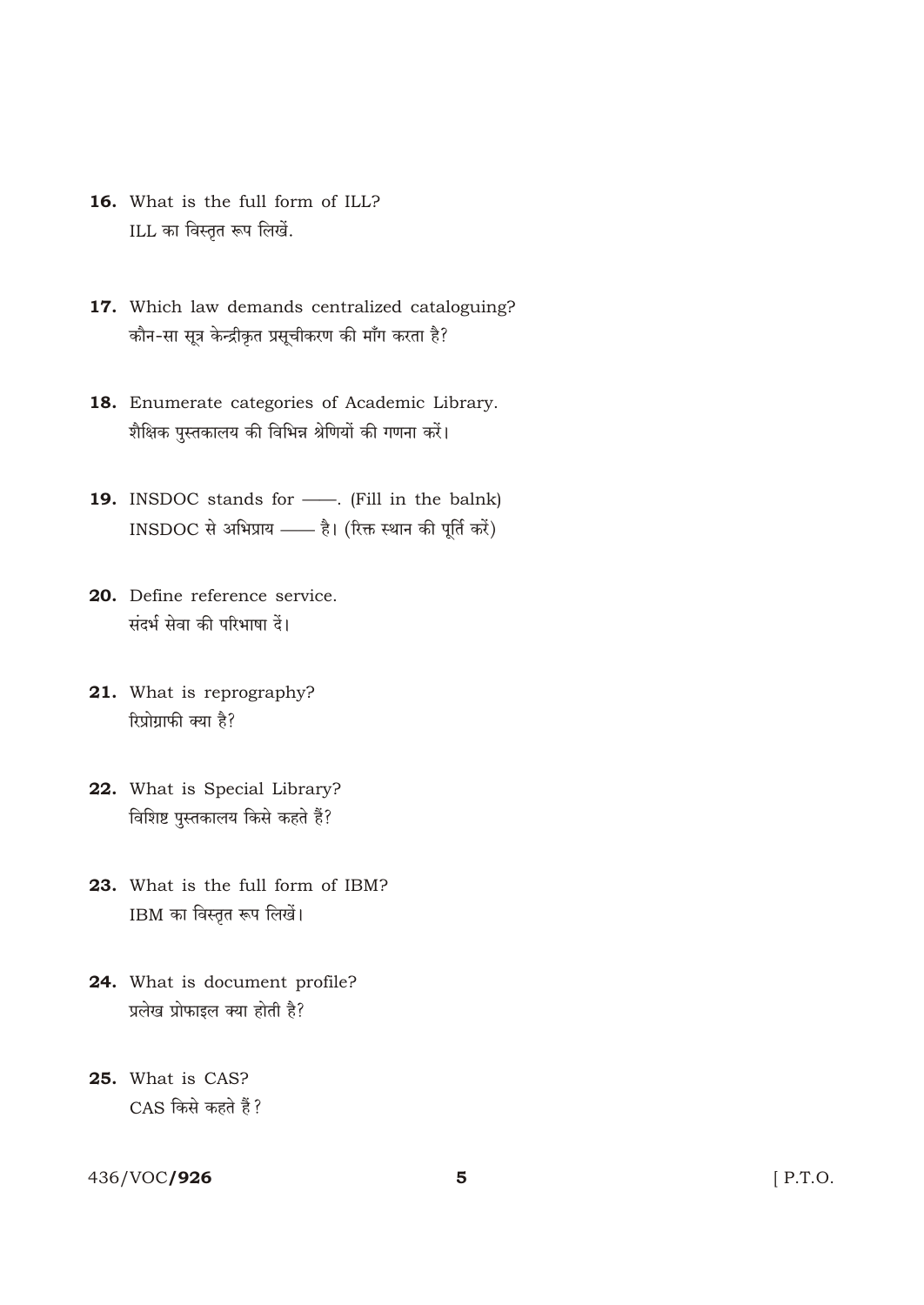## **PART-D**

#### भाग–घ

|                                                                                                  | निर्देश : सभी प्रश्नों के उत्तर दें।                                 | Note : Answer all questions. |     | $\frac{1}{2} \times 20 = 10$ |
|--------------------------------------------------------------------------------------------------|----------------------------------------------------------------------|------------------------------|-----|------------------------------|
| Select the correct answer and write $(A)$ , $(B)$ , $(C)$ or $(D)$ in the answer-book provided : |                                                                      |                              |     |                              |
| सही उत्तर चुनें तथा दी गई उत्तर-पुस्तिका में (A), (B), (C) या (D) लिखें :                        |                                                                      |                              |     |                              |
|                                                                                                  | <b>26.</b> — is a kind of Public library.                            |                              |     |                              |
|                                                                                                  | (A)                                                                  | District library             | (B) | Research library             |
|                                                                                                  | (C) School library                                                   |                              | (D) | College library              |
|                                                                                                  | —— एक प्रकार का सार्वजनिक पुस्तकालय है।                              |                              |     |                              |
|                                                                                                  | जिला पुस्तकालय<br>(A)                                                |                              | (B) | शोध पुस्तकालय                |
|                                                                                                  | (C)                                                                  | विद्यालय पुस्तकालय           | (D) | महाविद्यालय पुस्तकालय        |
|                                                                                                  | 27. National Library is located in                                   |                              |     |                              |
|                                                                                                  | Delhi<br>(A)                                                         |                              | (B) | Kolkata                      |
|                                                                                                  | (C) Gujarat                                                          |                              | (D) | Mumbai                       |
|                                                                                                  | राष्ट्रीय पुस्तकालय —— में स्थित है।                                 |                              |     |                              |
|                                                                                                  | दिल्ली<br>(A)                                                        |                              | (B) | कोलकाता                      |
|                                                                                                  | (C) गुजरात                                                           |                              | (D) | मुम्बई                       |
|                                                                                                  | <b>28.</b> Who wrote famous book 'The Five Laws of Library Science'? |                              |     |                              |
|                                                                                                  | (A) V. C. Vickery                                                    |                              | (B) | Melvil Dewey                 |
|                                                                                                  | (C)                                                                  | S. R. Ranganathan            | (D) | J. L. Nehru                  |
|                                                                                                  | प्रसिद्ध पुस्तक 'पुस्तकालय विज्ञान के पंचसूत्र' किसने लिखा है ?      |                              |     |                              |
|                                                                                                  | वी० सी० विकरी<br>(A)                                                 |                              | (B) | मेलविल ड्यूवी                |
|                                                                                                  | (C)                                                                  | एस० आर० रंगनाथन              | (D) | जे० एल० नेहरू                |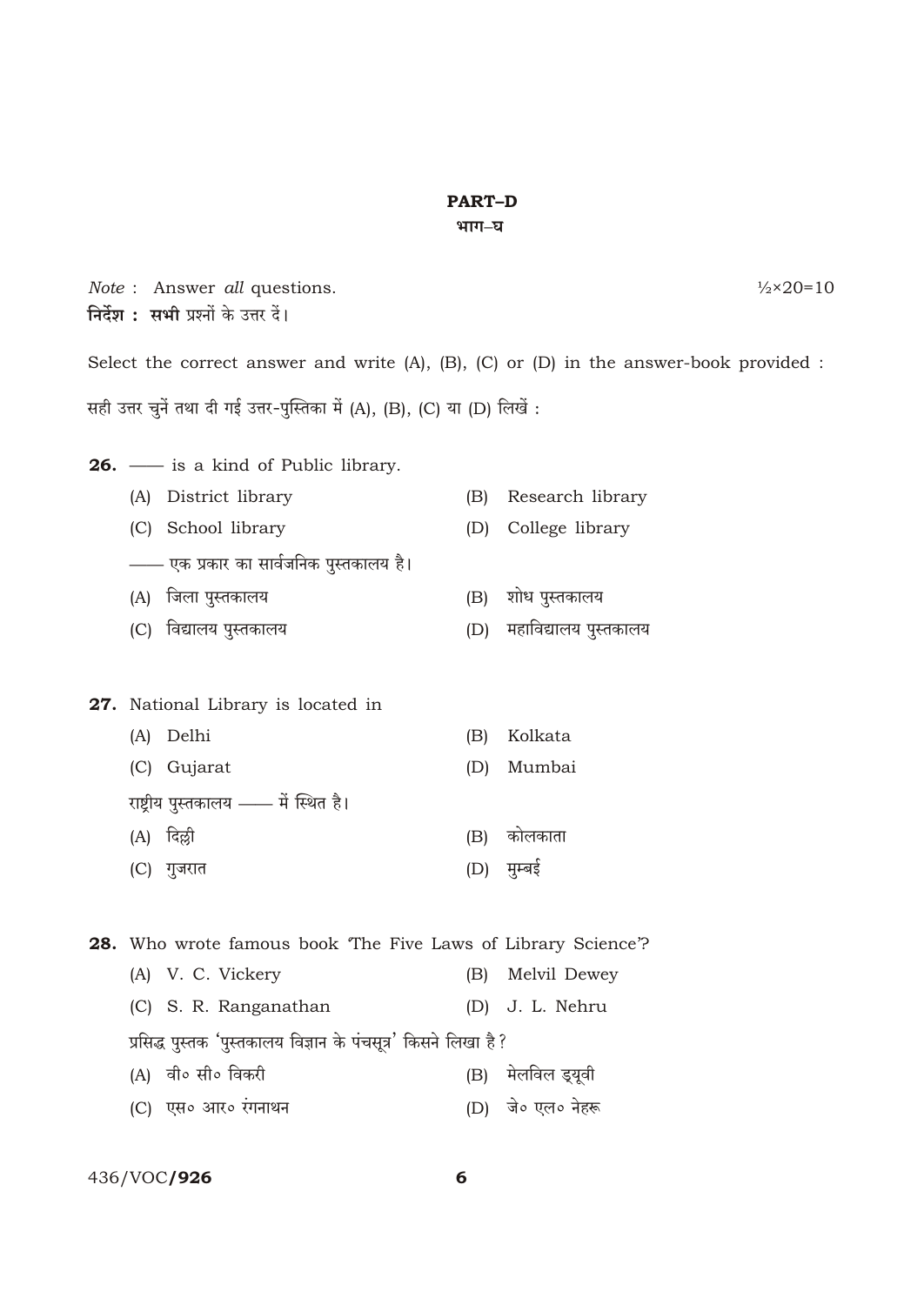29. A service finished in a very short time is called

- (A) Ready reference service  $(B)$  SDI
- (C) Long range reference service (D) Documentation

.<br>ऐसी सेवा, जो कम समय में पूरी हो जाती है, को —— कहते हैं।

- (A) अल्पकालीन संदर्भ सेवा  $(B)$  SDI
- (C) दीर्घकालीन संदर्भ सेवा (D) प्रलेखन

#### **30.** Union catalogue is a catalogue of

(A) Public library (B) Periodical (C) Records (D) Many libraries put together संघ सूची - प्रसूची होती है। (A) सार्वजनिक पुस्तकालय (B) पत्रिका (D) कई पुस्तकालयों की संयुक्त (C) अभिलेख

Indicate whether the following are True (T) or False (F) in the answer-book provided :

निम्नलिखित में सही (T) अथवा गलत (F) दी गई उत्तर-पुस्तिका में इंगित करें:

- 31. Library is not meant for all. पुस्तकालय सभी के लिए नहीं है।
- 32. Library is a centre of learning. पुस्तकालय एक सीखने का केन्द्र है।
- 33. Library promotes illiteracy. पुस्तकालय निरक्षरता को बढ़ाती है।
- 34. CAS is a kind of SDI service. CAS एक प्रकार की SDI सेवा है।
- 35. Outdated books should be weeded out on regular basis. अप्रचलित पुस्तकों को नियमित आधार पर निकालना चाहिए।

436/VOC/926